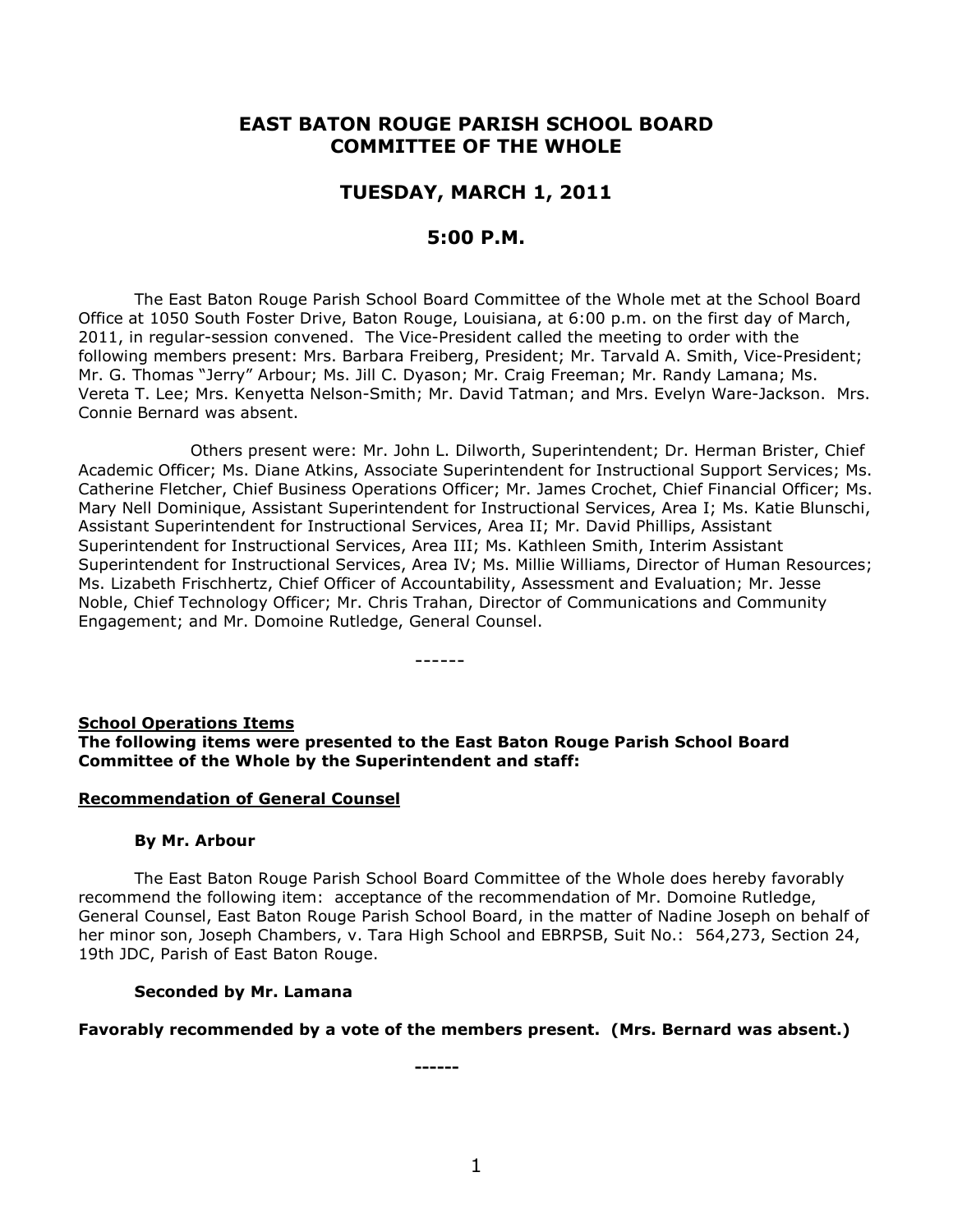### **Authorization for Staff to Advertise, Accept Low Bids Meeting Specifications, and Make the Award of Contract for the Abatement/Demolition of the Old Winbourne Elementary, and Construction of Main Drive with a Monument Sign for the new Winbourne Elementary School**

#### **By Mr. Arbour**

The East Baton Rouge Parish School Board Committee of the Whole does hereby favorably recommend the following item: authorization for the staff to advertise, accept the low bid meeting specifications, and make the award of a contract for the Abatement/Demolition of the old Winbourne Elementary School and the construction of the main drive with a monument sign for the new Winbourne Elementary School, or reject any and all bids for just cause in accordance with the Louisiana Public Bid Law; Louisiana Revised Statutes, Title 38; Chapter 10.

### **Seconded by Mr. Lamana**

**Favorably recommended by a vote of the members present. (Mrs. Bernard was absent.)**

**------**

### **Authorization for Staff to Advertise, Accept Low Bids Meeting Specifications, and Make the Award of Contracts for the 2010 Qualified School Construction Bonds Projects**

#### **By Mr. Lamana**

The East Baton Rouge Parish School Board Committee of the Whole does hereby favorably recommend the following item: authorization for the staff to advertise, accept the low bid meeting specifications, and make the award of contracts for the 2010 Qualified School Construction Bonds Projects at the locations specified and funded from the Qualified School Construction Bonds, or reject any and all bids for just cause in accordance with the Louisiana Public Bid Law; Louisiana Revised Statutes; Title 38, Chapter 10.

### **Seconded by Ms. Dyason**

### **Favorably recommended by a vote of the members present. (Mrs. Bernard was absent.)**

**Finance The following items were presented to the East Baton Rouge Parish School Board Committee of the Whole by the Superintendent and staff:**

**------**

### **Adoption of the Resolution, as required by law for the Office of the Assessor, no later than June 1, 2011, for the purpose of levying millages effective on the 2011 Assessment Roll.**

#### **By Mr. Lamana**

The East Baton Rouge Parish School Board Committee of the Whole does hereby favorably recommend the following item: adoption of a resolution, as required by law for the Office of the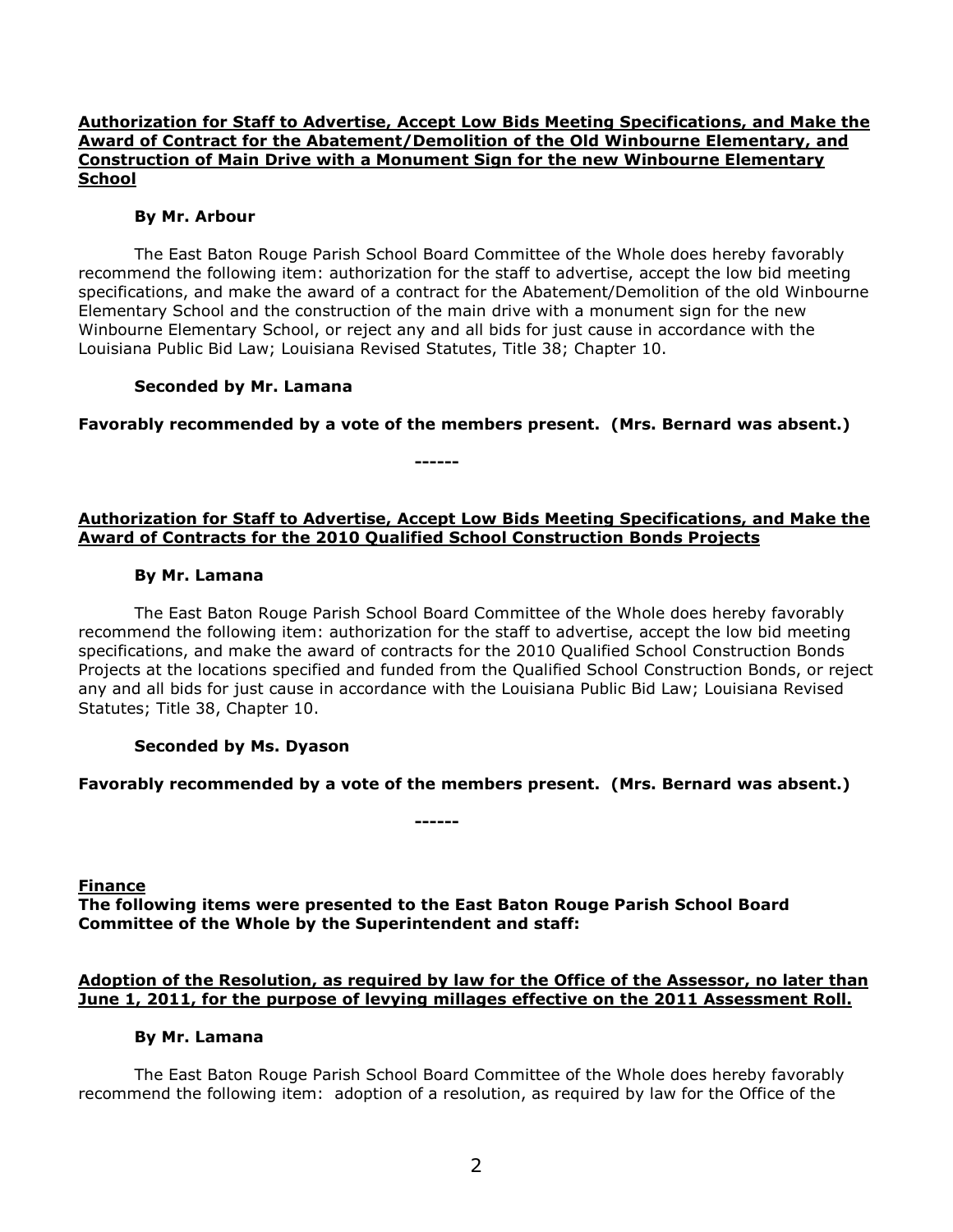Assessor, no later than June 1, 2011, for the purpose of levying millages effective on the 2011 Assessment Roll.

### **Seconded by Mrs. Ware-Jackson**

**Favorably recommended by a vote of the members present. (Mrs. Bernard was absent.)**

### **Staff/Consultant to Collect Administrative Fee Proposals from Medical Administrative Services**

**------**

### **By Mr. Lamana**

The East Baton Rouge Parish School Board Committee of the Whole does hereby favorably recommend the following item: approval for staff/consultant to collect administrative fee proposals from medical administrative services organizations and conduct a network discount analysis.

### **Seconded by Mrs. Freiberg**

**Favorably recommended by a vote of the members present. (Mrs. Bernard was absent.)**

**------**

# **Instructional/Pupil Services Items The following items were presented to the East Baton Rouge Parish School Board Committee of the Whole by the Superintendent and staff:**

# **Grants**

### **By Mr. Tatman**

The East Baton Rouge Parish School Board Committee of the Whole does hereby favorably recommend the following item: acceptance of the following grants under \$50,000.00: a) National Education Association (NEA) Learning and Leadership Grant in the amount of \$2,000.00, (Recipient: Ms. Christina Faulk, Mathematics/Algebra Teacher at McKinley High School); b) Greater Baton Rouge Area Realtors Association (GBRAR) Teacher Grants in the amount of \$3,000.00, (\$1,000.00/each). (Recipients: Ms. Phyllis Cisneros and Crystal Lange, Fourth Grade Teachers at Brownfields Elementary School, Earlisha Whitfield, Third Grade Teacher at Ryan Elementary School, and Jennifer Dobbs, Pre-K Teacher at Westdale Heights Academic Magnet); and c) Target Field Trip Grant in the amount of \$700.00, (Recipient: Mr. Mark Zweig, Science Teacher at Glasgow Middle School).

# **Seconded by Mr. Lamana**

# **Favorably recommended by a vote of the members present. (Mrs. Bernard was absent.)**

**------**

There being no further business, the Committee of the Whole adjourned by acclamation.